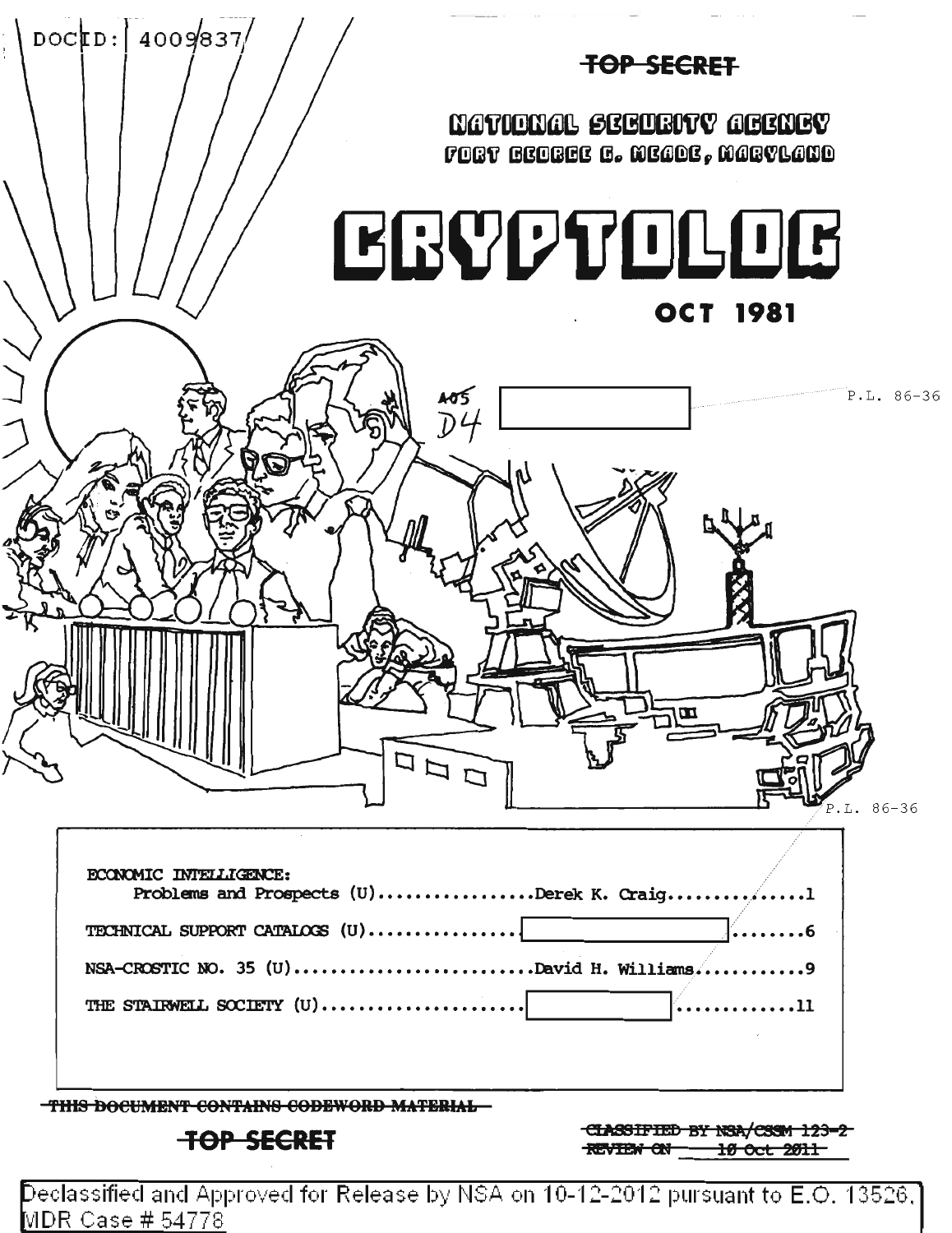UNCLASSIFIED

# CRYPTOLOG

Published by P1, Techniques and Standards, for the Personnel of Operations

| VOL. VIII, No. 10                    | OCTOBER 1981 |
|--------------------------------------|--------------|
| <b>PUBLISHER</b>                     |              |
| <b>BOARD OF EDITORS</b>              |              |
| Editor-in-Chief                      | (8322s)      |
|                                      | (8555s)      |
| Cryptanalysis                        | (4902s)      |
| Cryptolinguistics                    | (5981s)      |
| Information Science                  | (3034s)      |
| LanguageDavid Cox [8161s)            |              |
| Machine Support.                     | (5084s)      |
| $Mathematics \dots$                  | (8518s)      |
| PuzzlesDavid H. Williams (103s)      |              |
| Special ResearchVera R. Filby (月19s) |              |
| Traffic AnalysisDon Taurone (3573s)  |              |

| For individual subscriptions<br>send<br>name and organizational designator |
|----------------------------------------------------------------------------|
| to: CRYPTOLOG, Pl                                                          |
| To submit articles or letters<br>via PLATFORM, address to                  |
| cryptolg at barlc05<br>(note: no '0' in 'loq')                             |

EDITORIAL  $(\nu)$ 

We are producing fewer technical reports<br>than we used to. The numbers, for those who his article on Technical Support Catalogs like statistics, are fewer technical reports<br>"he numbe<u>rs, for those who</u><br>given by support Catalogs<br>"hnical Support Catalogs" beginning on page 8.

We can remember when there were typists in each analytic shop, whose job it was to produce the technical reports, the Weekly (or Monthly) Technical Notes, and Technical Support Letters, and various other largely extinct or endangered species of technical documentation. But such people are rare these days. The only typists work in the front offices, and since the 'front office' work tends to have a higher priority, they don't often have very much time for typing a lot of technical reports.

Now' and then, one finds an analyst who feels so strongly that some technical reporting ought to be done that he will try to type it out himself, if he can find <sup>a</sup> decent typewriter. Have you ever seen two or three people fighting over a typewriter?

Anyone who has begun to see what can be done in the analytic field with tools like a desk-side terminal connected with a TSS and PIATFORM, can only wonder why we haven't yet provided the analyst with the tools to produce decent technical reports. All those beautiful ads on TV about modern data systems! All those wonderful words in our plans about what we will have "tomorrow"!

We are reminded of an old friend, no longer here in the trenches, who once said, "There they are in the front office, talking about rockets to the moon and planetary probes; and here <sup>I</sup> am, trying to light this here fire with this piece of flint!"

W.E.S.

P.L. 86-36

P.L. 86-36

### UNCLASSIFIED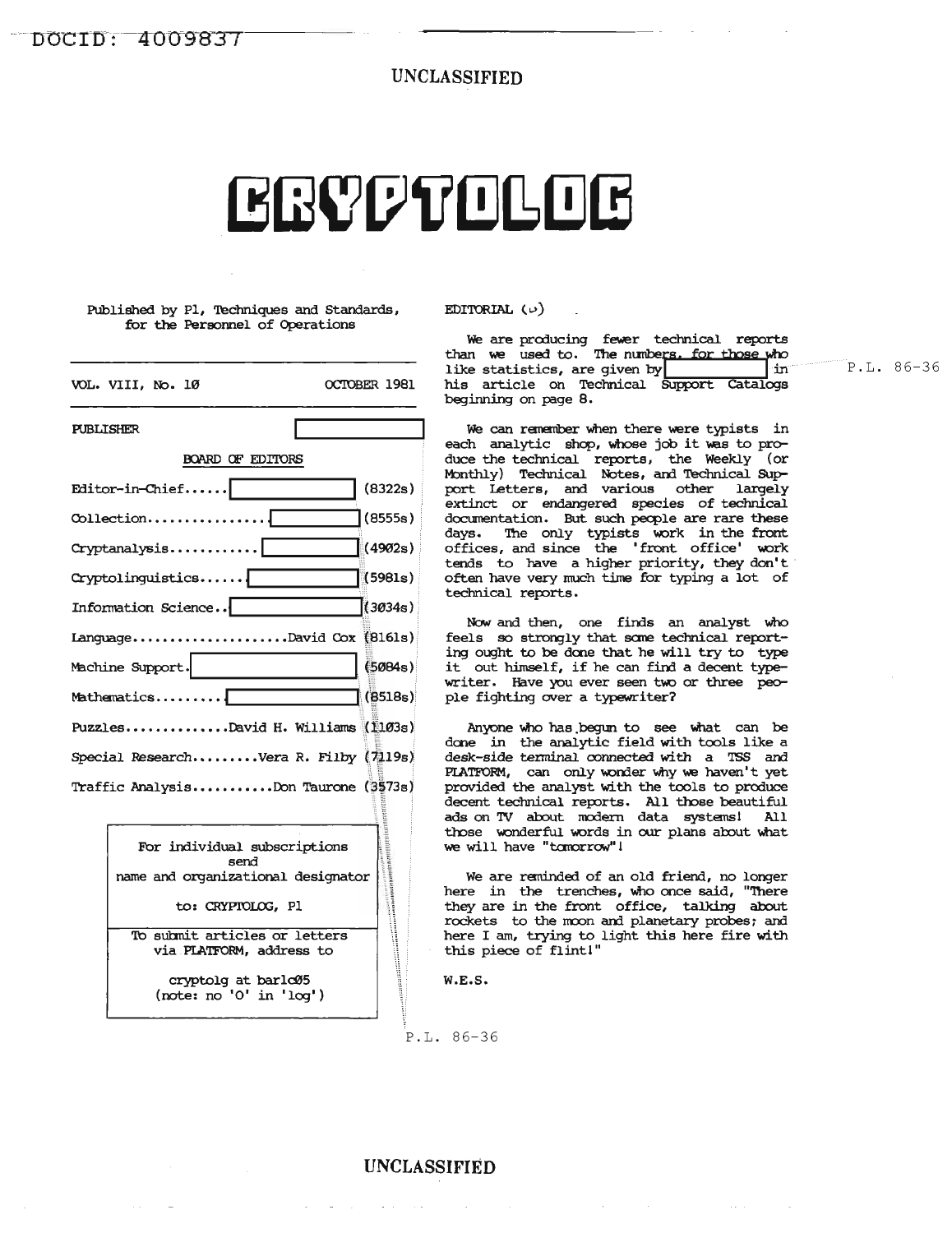**ECONOMIC INTELLIGENCE:** 

 $\omega_{\rm{eff}}=$ 

SECRET SPOKE



SECRET SPOKE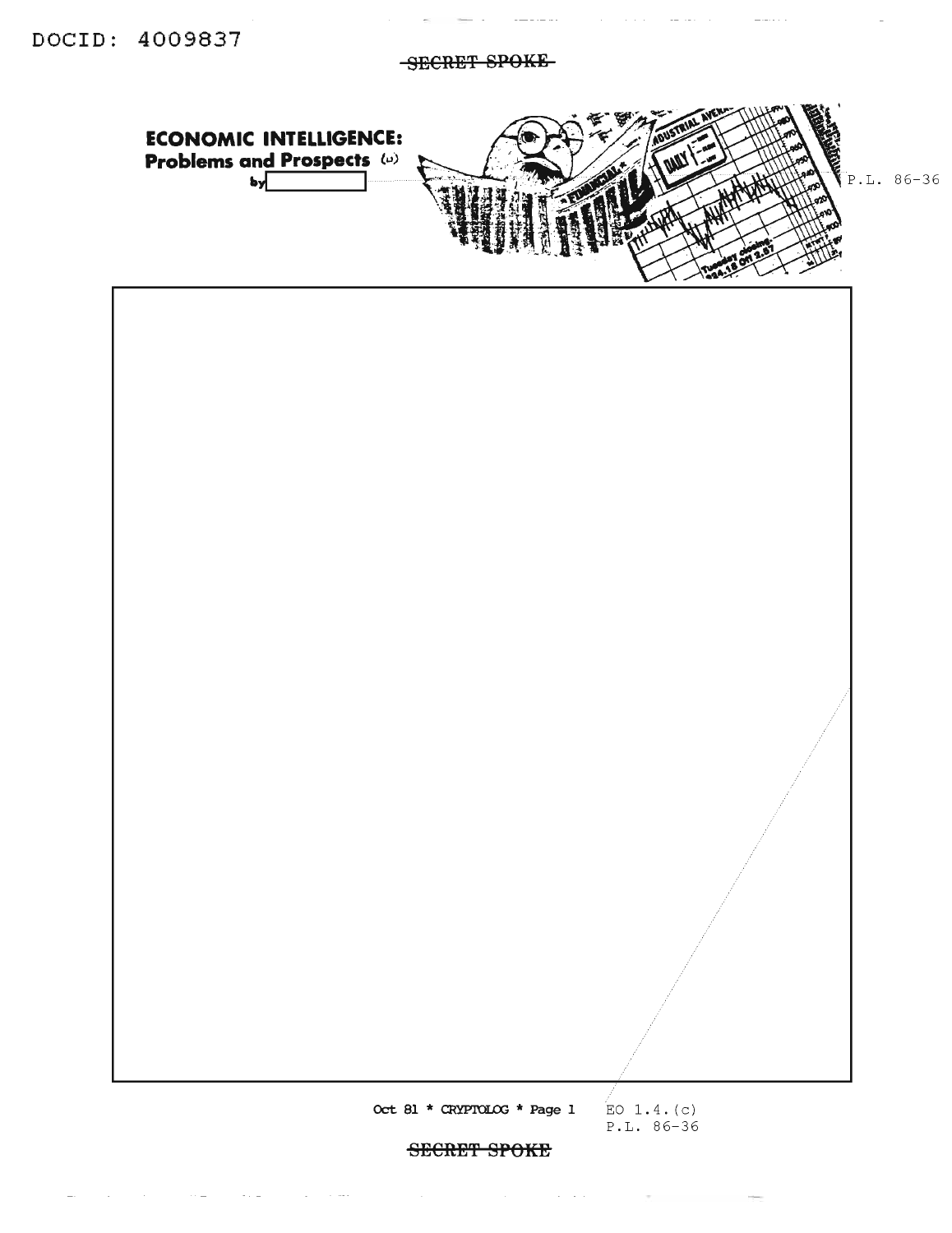

### **SECRET SPOKE**

where the contract constraints are the contracted by the contract of  $\mathcal{L}_\text{c}$ 

 $\mathcal{L}^{\mathcal{L}}(\mathcal{L}^{\mathcal{L}})$  and  $\mathcal{L}^{\mathcal{L}}(\mathcal{L}^{\mathcal{L}})$ 

 $\frac{1}{2} \left( \frac{1}{2} \left( \frac{1}{2} \left( \frac{1}{2} \left( \frac{1}{2} \left( \frac{1}{2} \left( \frac{1}{2} \left( \frac{1}{2} \left( \frac{1}{2} \right) \right) - \frac{1}{2} \left( \frac{1}{2} \left( \frac{1}{2} \left( \frac{1}{2} \right) \right) \right) \right) \right) \right) \right) - \frac{1}{2} \left( \frac{1}{2} \left( \frac{1}{2} \left( \frac{1}{2} \left( \frac{1}{2} \left( \frac{1}{2} \left( \frac{1}{2}$ 

 $\sim$   $\sim$   $\sim$   $\sim$   $\sim$ 

in a company of the second second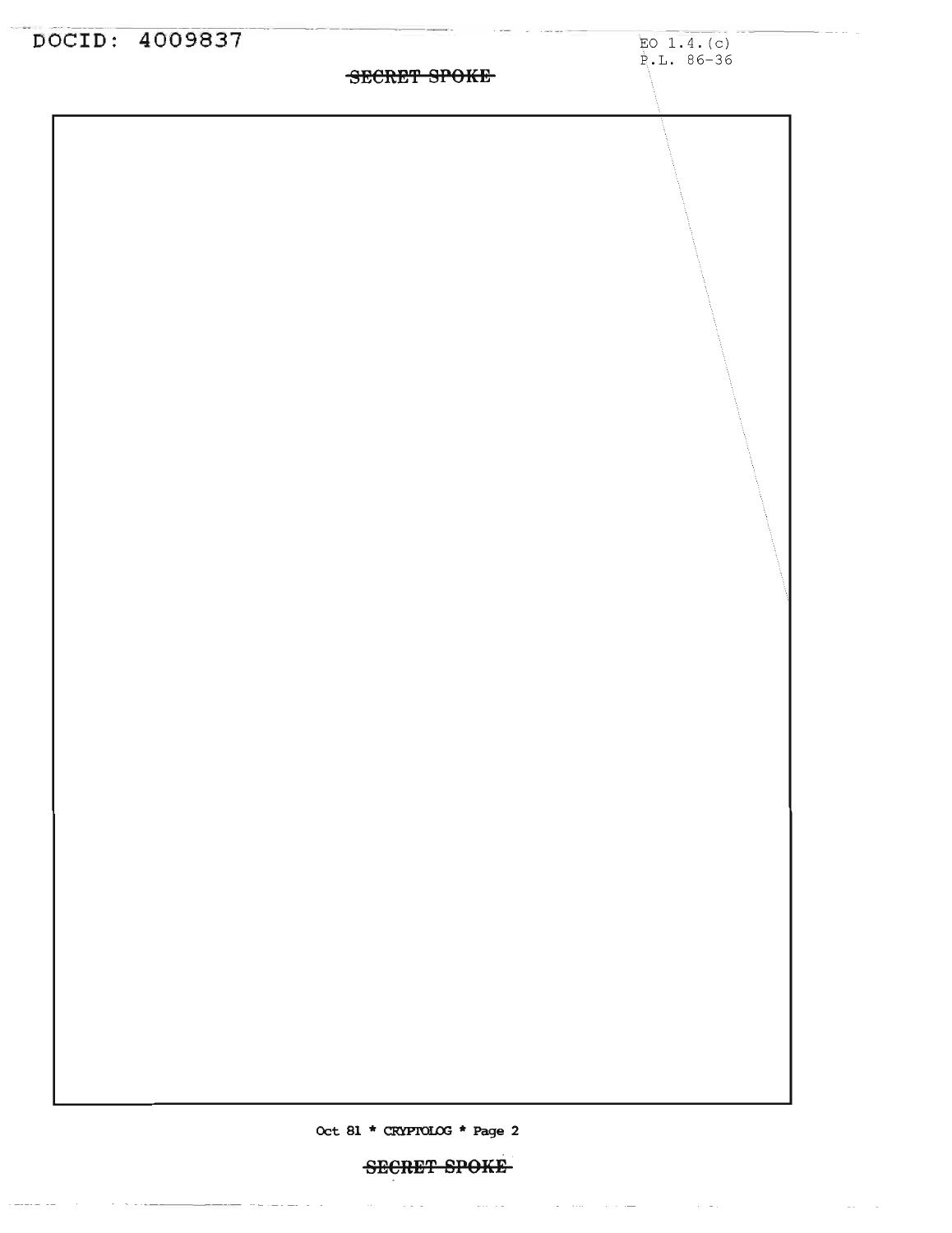DOCID: 4009837

 $---$ 

Oct 81 \* CRYPTOLOG \* Page 3

SECRET SPOKE

.<br>الله الماء المتحدة المتحدة المتحدة الماء ال

 $\sim$ 

 $\alpha = \omega_{\rm min} \omega_{\rm min}$  and

 $EO$  1.4.(c)<br>P.L. 86-36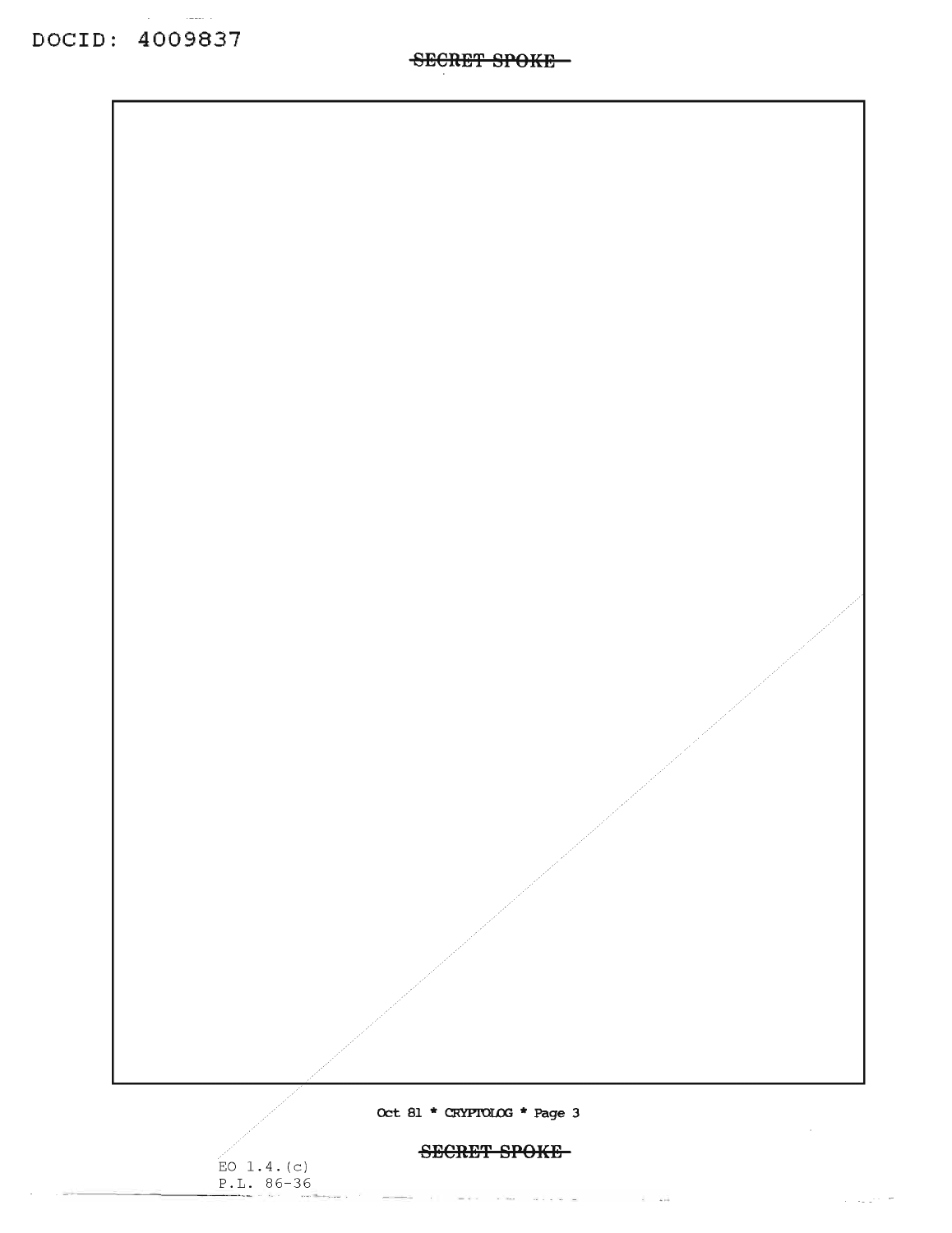

SECRET SPOKE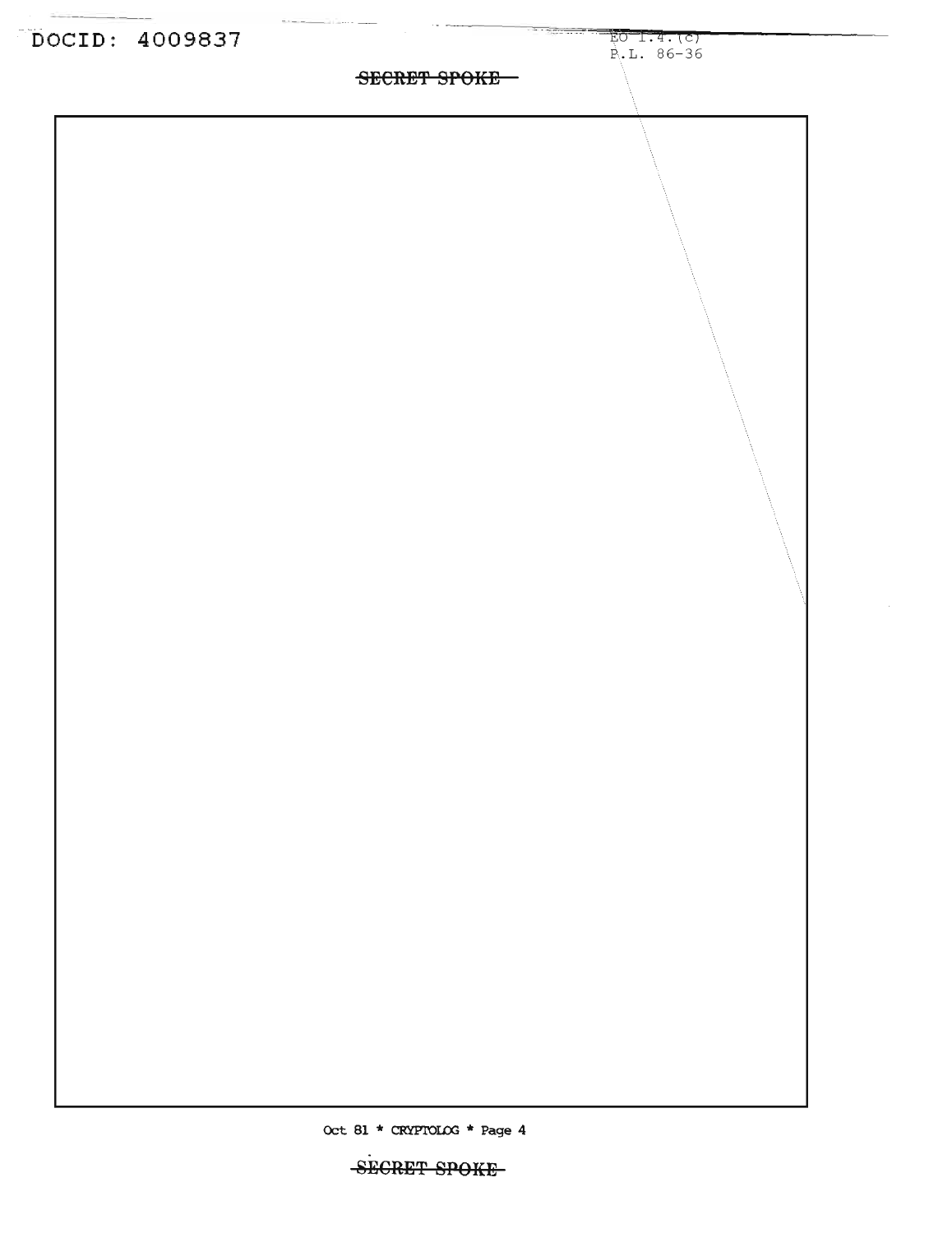DOCID: 4009837

EO 1.4. (c)<br>P.L. 86-36

Oct 81 \* CRYPTOLOG \* Page 5

SECRET SPOKE

 $\mathcal{L}_{\mathcal{A}}$  , and the set of the set of the set of the set of the set of the  $\mathcal{A}$ 

 $\mathcal{O}(\mathcal{O}(\log n))$  . The second particle is  $\mathcal{O}(\log n)$ 

 $\hspace{0.1mm}-\hspace{0.1mm}\cdot\hspace{0.1mm}$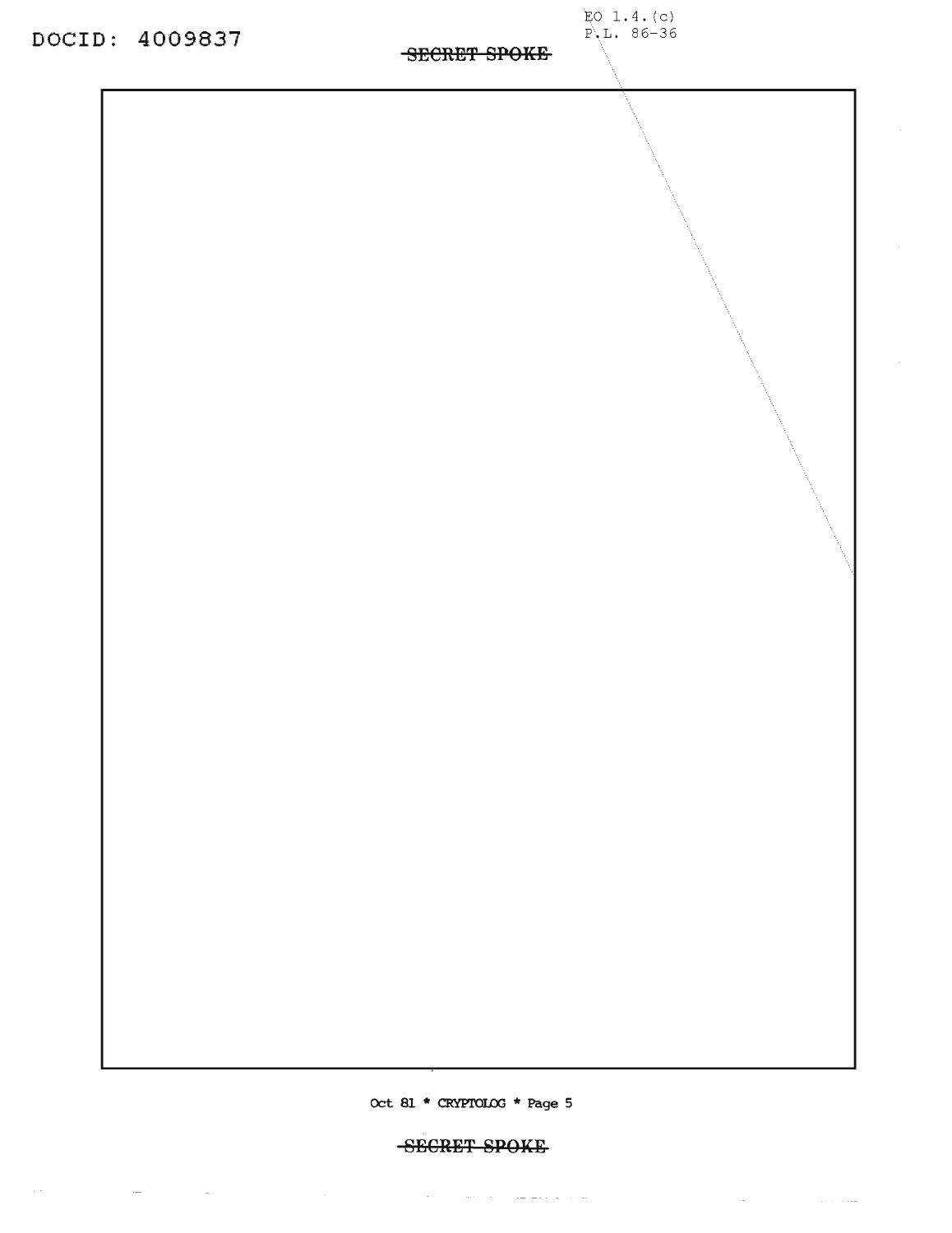DOCID: 4009837

 $\mathcal{L}^{\text{max}}$ 

 $\sim$ 

### **UNCLASSIFIED**

### **IfSA-Croslie No.35** by DHW

Oct \* CRYPTOLOG \* Page 6

### **UNCLASSIFIED**

 $\mathcal{L}^{\mathcal{A}}$  and  $\mathcal{L}^{\mathcal{A}}$  are the contribution of the contribution of  $\mathcal{L}^{\mathcal{A}}$ 

 $\sim 10^{-1}$ 

 $\sim 100$  and  $\sim 100$ 

 $\mathcal{L}_{\text{max}}$  . The company of  $\mathcal{L}_{\text{max}}$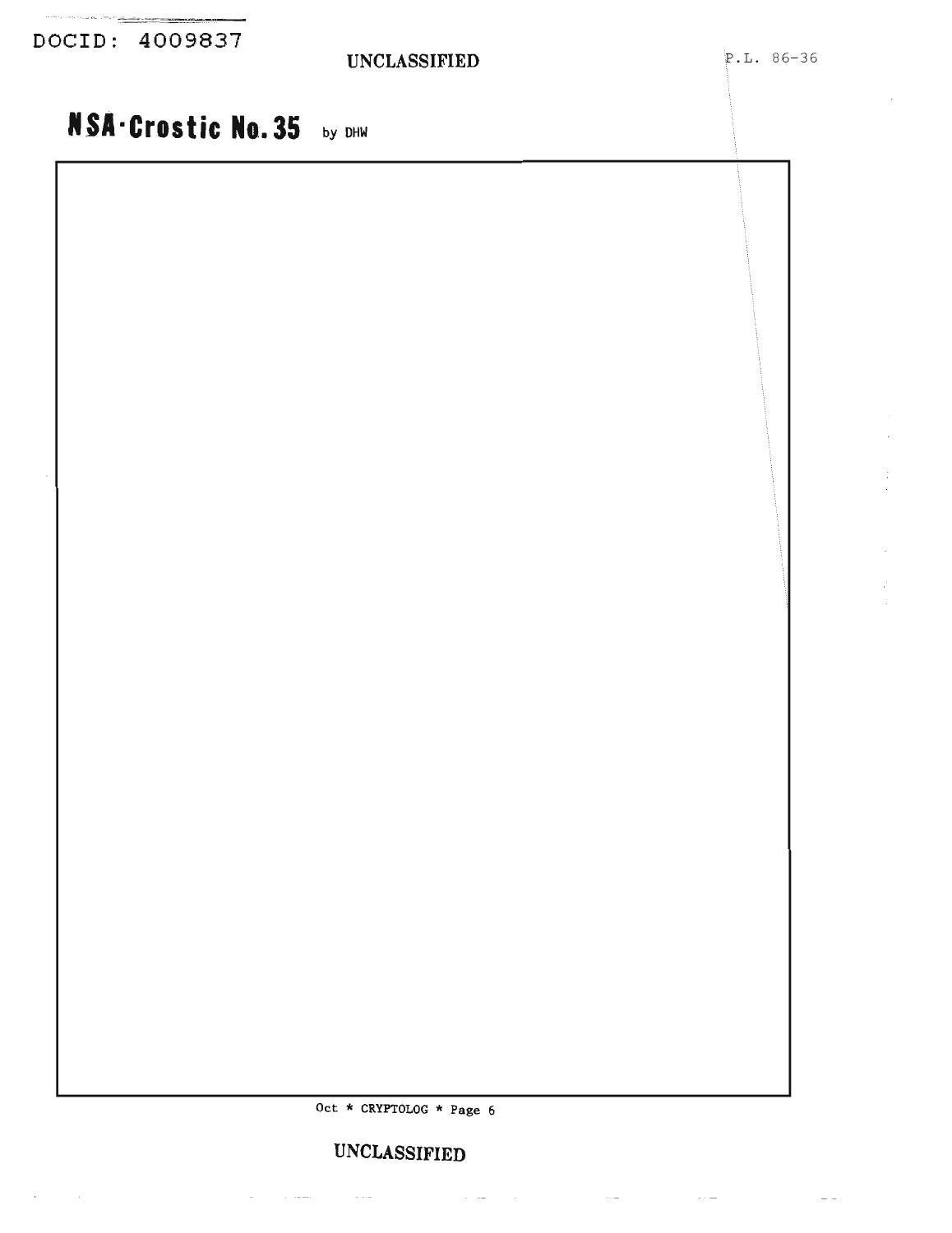$\frac{1}{2}$ 

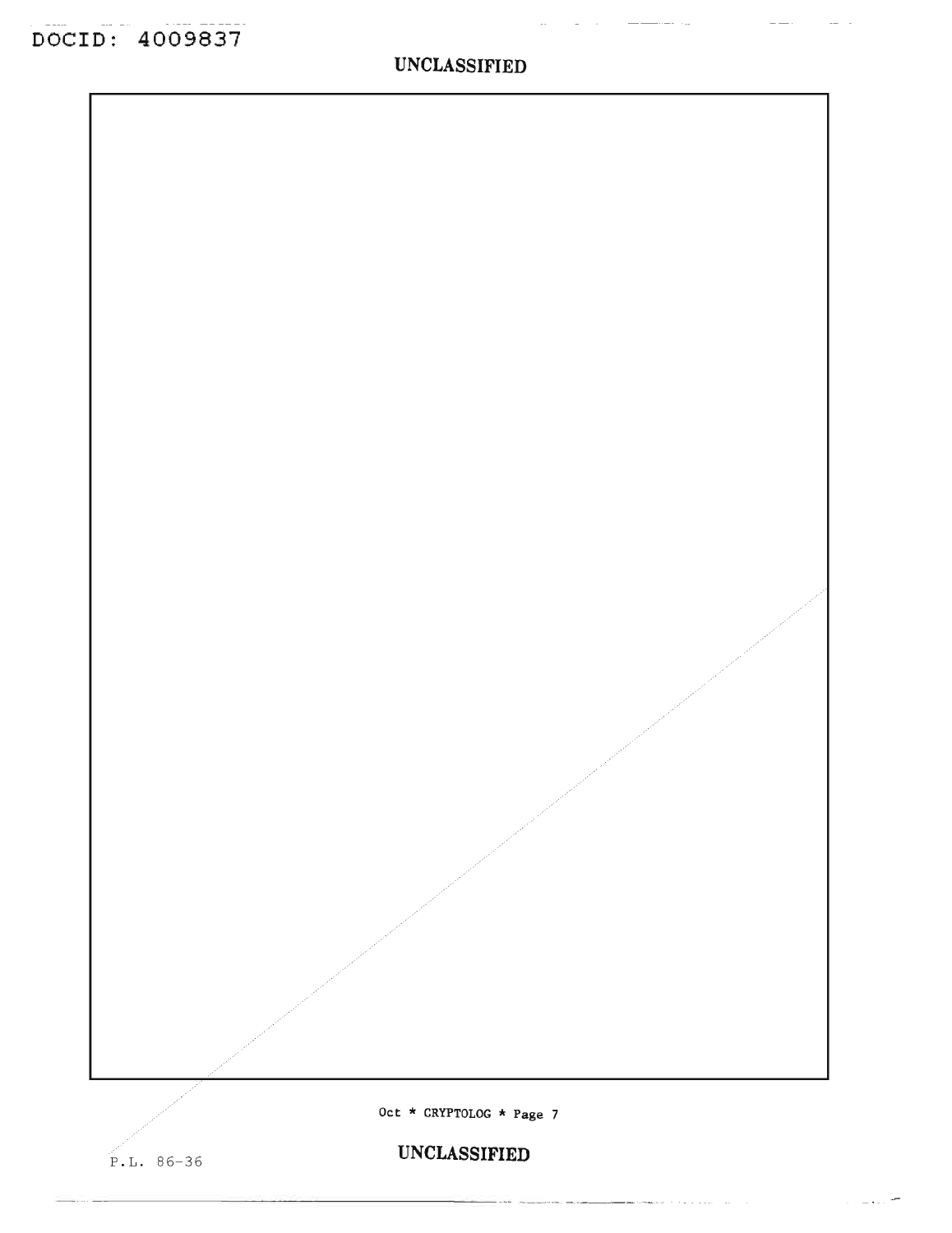SECRET



roviding adequate sustaining field<br>support is one of those abstract concepts that is difficult to define and even more difficult to accomplish. DDO's Analytic Technical Health Group (ATHG) is attempting to improve that situation and to plan for future comprehensive initiatives. This article is<br>intended to acquaint the reader with the Technical Support Catalog - one modest current step towards achieving those goals.

(e-eeo) Technical Support Catalogs are not new; they have been produced since the early 1950's. Originally, they consisted of lists of available technical documents and publications available on a particular subject entity. They were often produced by hand,<br>typed out from file cards maintained on each technical report produced. In some areas, producing the Technical Support Catalogs often kept one person busy full time. More recently, Technical Support Catalogs have virtually disappeared and, as a result of personnel cutbacks, the published technical reports themselves have been reduced in number and periodicity. This situation was emphasized in a DDF study of field support, based upon Field Visitation Team Reports for 1976 and 1977. The primary field complaint, according to that study, concerned the lack of technical support and timely feedback by NSA. The ATHG, formed by DDO to study the problem and find solutions to it, supported the DDF findings: there had indeed been a diminution of the flow of traditional technical support (i.e., Technical SIG-INT Reports and Working Aids) from NSA, as is illustrated in the chart below (based on information provided by T512).

(U) While DDO cannot magically conjure up additional technical support, SIGINT analytic groups can, and must, ensure that appropriate field and in-house elements -

- are provided with the latest information support their missions (including to. Alternate Intercept Coverage Plan) and
- are alerted to the availability of any information for which they have a legitimate support requirement.

DDO Technical Report Production<br>1968 - 1979 Year  $\underline{\mathbf{A}}$  $\overline{B}$  $\mathbf{G}$ <u>W</u>  $\overline{D}D$ 993 876 579 1968 2448 1969 1215 879 265 2359  $\overline{\phantom{a}}$ 1970 914 636 274  $\mathbf{1}$ 1825 1971 723 204 67 1685 691 1972 602 458 181 51 1292 1973 459 289 100 51 899 1974 591 219 125 966 31 1975 540 197 112 21 900 1976 454 200 21 756 81 1977 471 789  $130$ 123 65 1978 464 177 155 59 855 1979 199 133 100 76 508

(U) On 12 April, 1978, in its first report to DDO, the ATHG emphasized the purposes of Technical Support and Feedback as a means of improving the efficiency of the collection effort by  $-$ 

- -strengthening the motivation of field personnel,
- increasing their target knowledge,
- improving their understanding of Agency goals,
- enhancing skills and training, and
- encouraging the development of a spirit of teamwork between station personnel and the analytic workforce at NSA.

One of the ATHG recommendations, which were subsequently approved by DDO, called for the creation of two sub-groups, one for feedback and one for Technical Support Catalogs.

(S-COO) The Feedback Sub-group chairman, P13, working with elements<br>of DDO and DDT, is addressing methods of improving the production by computers (especially Terminal Sub-systems) of quick turnaround information for transmission to field sites. In addition, in order to heighten management awareness of various aspects of working with T131, this data flow, has incorporated additional displays of "Incoming/Outgoing" data, into DDT's Quarterly Management Information Bulletin. This publication provides management information

P.L. 86-36

P.L. 86-36

Oct 81 \* CRYPTOLOG \* Page 8

**SPCRPT** 

HANDLE VIA COMINT CHANNELS ONLY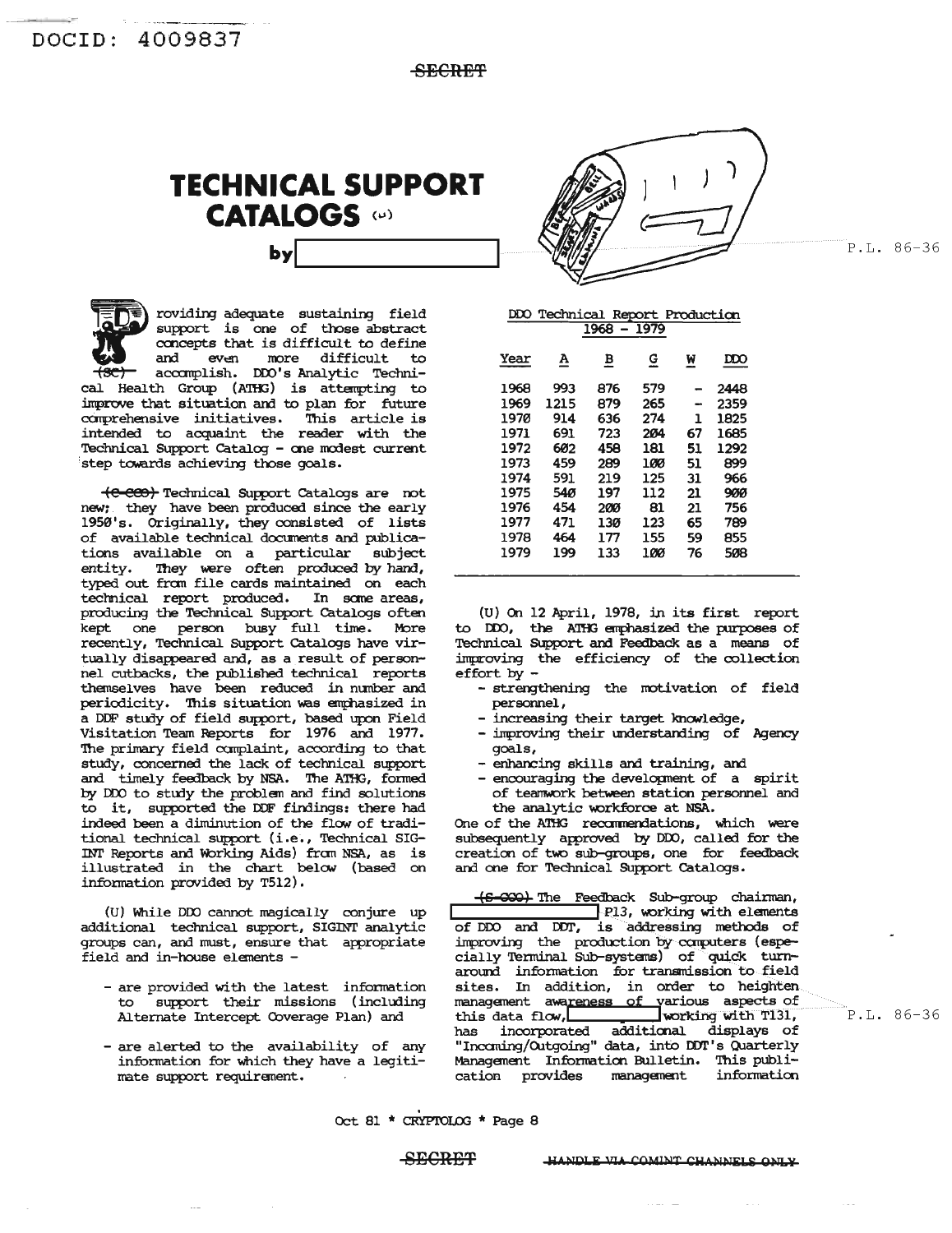|                  | EO $1.4. (c)$<br>$P.L. 86-36$ |
|------------------|-------------------------------|
| TOP SECRET UMBRA |                               |
|                  |                               |
|                  |                               |
|                  |                               |
|                  |                               |
|                  |                               |
|                  |                               |
|                  |                               |
|                  |                               |
|                  |                               |
|                  |                               |
|                  |                               |
|                  |                               |
|                  |                               |
|                  |                               |
|                  |                               |
|                  |                               |
|                  |                               |
|                  |                               |
|                  |                               |

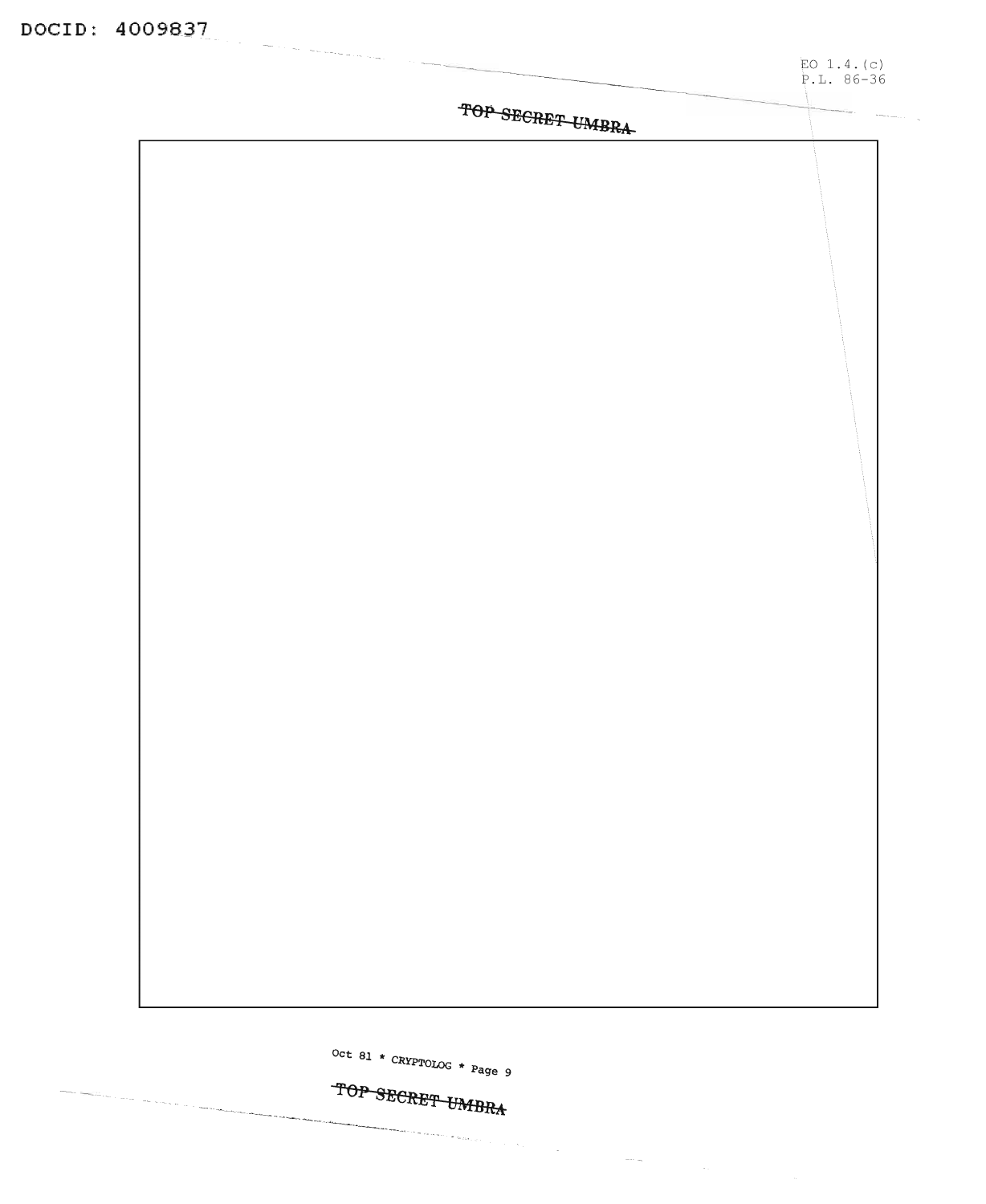reports, in numeric and graphic form, on the receipt and distribution of data; it includes incoming and outgoing volumes, general patterns of feedback to the sites, and data exchanges with Second and Third Parties.

(U) The Technical Support Catalog Subgroup, chaired by the author, sought a general solution to the problem of regular production of Technical Support Catalogs, and thanks to much assistance from T5 (particularly Ms. was able

to focus on a solution based upon the existing NSA/CSS Technical Document Collection. The result, with some minor adjustments, and with room for potential future add-ons, has been instituted as a DDO approved Technical Support Catalog.

(e) STINFO (Scientific and Technical Information) is maintained by T5112, one of the elements of the Library at FANX. The material includes RDT&E reports prepared by NSA or its contractors, DDO technical SIGINT publications, software acquisition documents, and other relevant Agency documents. Every technical publication sent to T5112 is filed according to an S-prefixed one-up number assigned by the STINFO indexers. Prior to a recent change, T5112 prepared bibliographic descriptions of each document using the Report Document Page (DD Form 1473, I Jan 73); abstracts of the document were included (if provided by the author) and key words were selected from the text. This procedure, as it applies to the ATHG efforts, has been changed so that the DDO author or the OPC (Office of Primary Concern) of a given technical report must now prepare the DD Form 1473, and must enter the required pertinent information (particularly the abstract and the key word entries).

(U) The data from these bibliographic descriptions are typed by T5 personnel on a Delta Data 7000 terminal, and computer tapes are created. These tapes are processed on<br>CARIILON to add the data to the existing off-line date base. Retrievals of information can be made by key word, author, originating organization, report number, date, etc., and all these elements make up the components of the Technical Support Catalog.

(e) The Technical Support Catalog is now a formal Agency publication included (with instructions) in the Technical SIGINT Publications Manual (USSID 200). It contains a compendium and abstracts of either general or tailored technical documents and publications on a given subject area. All of the material in the Technical Support Catalog is derived from formal records of selected technical SIG-INT publications filed in STINFO.

(U) In order for the requisite information to be entered into STINFO, the OPC should forward a copy of each report to T5112, along with the Report Documentation Page (DD Form 1473). The OPC should ensure that the following blocks on the form are completed:

- 1. Report Number,
- 2. Title,
- 7. Author(s) (when applicable),
- 12. Report Date,
- 13. Number of pages,
- 15. Security Classification,
- 15a. Declassification/Downgrading Schedule,

EO  $1.4.(c)$ 

P.L. 86-36

- 19. Key Words, and
- 20. Abstract.

(U) Under current procedures, requests for information about reports, or the reports themselves, that come from outside the production group which produced the reports, must be receive formal approval from the group which produced the reports. Therefore, requests from field units for a particular Technical Support Catalog should be sent to the OPC, who will in turn forward the request to T5112.



(U) A variety of production techniques for Technical Support Catalogs are being experimented with by the ATHG and various DDO/DDT elements, using various terminals and Terminal Sub-systems.

(U) Future upgrades of the Technical Support Catalog system include such possibilities as on-line bibliographic sorts, and full-text document retrievals for those subscribers with appropriate system or RJE (Remote Job Entry) terminals.

(U) No amount of sophisticated equipment and software will make the system work effectively unless the humans in the system are committed to making the system work. N<sub>O</sub> matter what further developments and changes are made to the system, those who produce the reports will have to properly participate in the program, and those who need the support will have to properly exercise the system, in order to make technical support all it can be - an accurate, meaningful, and effective contribution to the overall SIGINT effort.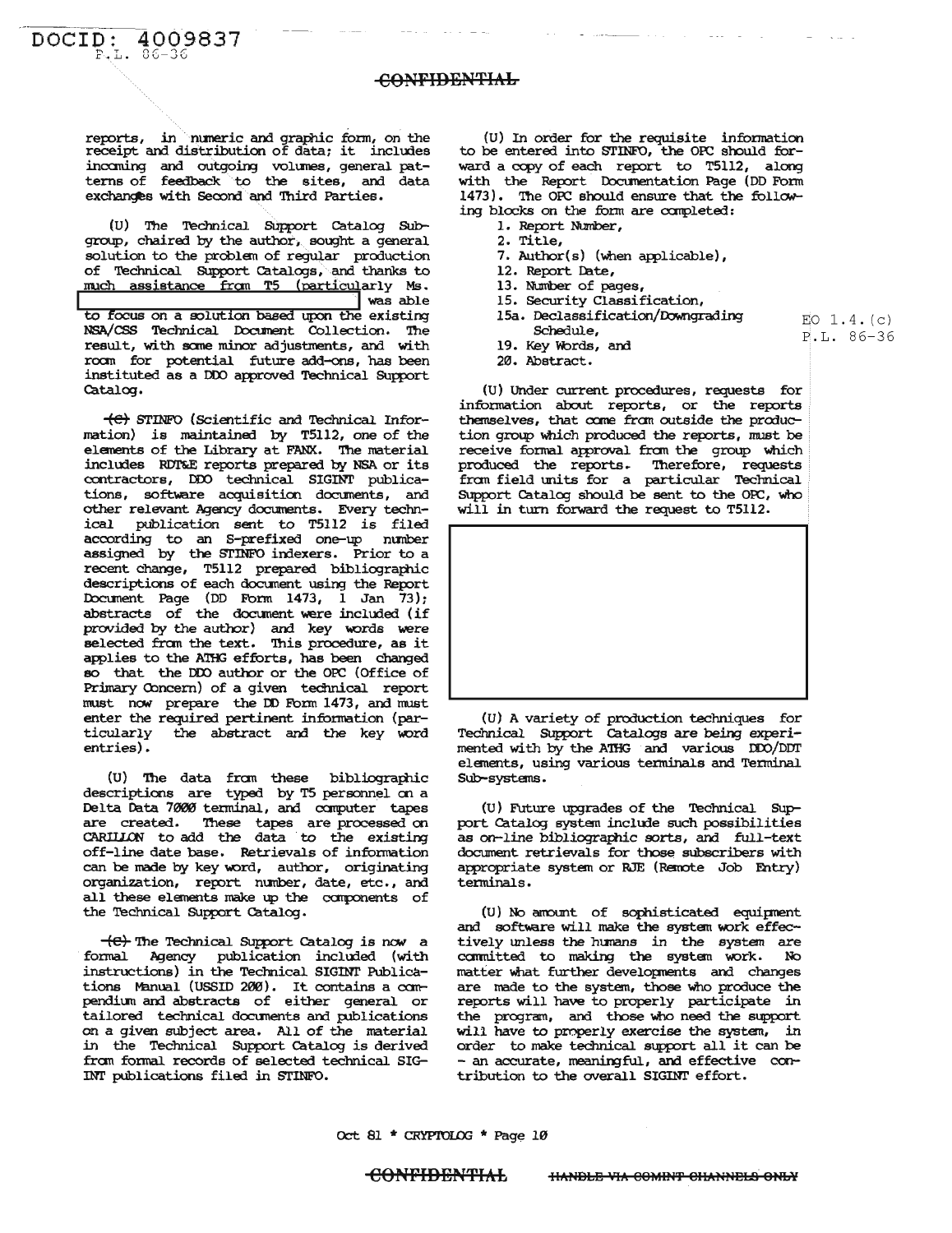## **The Stairwell Society**



have always had a deathly fear of elevators. You may have seen me on occasion, braced in the corner, hands wrapped white-knuckled around the side rails, waiting for that twang which would announce the snapping of the cable and the inevitable plunge to follow. I've often wondered whether you could avoid destruction by jumping just as the elevator hit bottom, but this would require precision which I doubt I possess and anyway, everyone knows that in the bottom of the elevator shaft is a giant spring which would bounce the elevator right back at you in mid-jump. And even if you survive the drop, once the elevator starts bouncing off the spring, would it ever stop? Imagine being trapped for weeks in a bouncing elevator! It's enough to make one's palms sweat.

When I related this concern to another ninth floor dweller one day, he mildly asked why I didn't walk up the stairs. That, unfortunately, crunched right into a second of my deathly fears - physical exertion. But I had to do something. The elevator thing was get-<br>ting to me, so the next morning I walked up...and nearly died. As I was lying on the floor next to my desk, wheezing and gasping and waiting for the shooting pains in my left arm to subside and my legs to unknot, my mentor showed up. "You're not supposed to do it all at once!" he railed. "There's an art to this. You must work up to it. I'll coach you." I managed a weak "Thanks."

"For openers," my new coach offered, "I'll let you in on a technique developed by one of the greats in the field - it's called the 'Bloom arc'. You take a wide turn on each landing. This allows your legs a chance to recover.<br>climber." Ideal for the long distance

The next morning I tried this technique. I found it to be somewhat overrated, however, since the landings are just too short for much recovery; and I discovered a distinct risk with this procedure. On the fourth floor landing, as I was doing my 'Bloom arc', I walked right into a girl coming down the stairs carrying two cups of coffee. She was not at all impressed with my 'Bloom arc"

explanation and treated me to some very unladylike observations on my general being. "Sorry" I muttered, amidst wheezes.

My coach set me straight almost immediately. "Of course there are risks. We wouldn't do this if there was no danger! You must learn to accept these and for your information, people who go down the stairs are a blight on our good name. Spurn them! By the way, you'd better get that coffee off your<br>coat before it stains."

A few days later my coach observed that I should be ready to do the complete climb. I protested, but he was adamant and offered another inside hint. "It's called the '6th floor gambol'," he confided. "You leave the stairwell at the 6th floor and go the the staircase at the end of the hall, where you complete the climb. Great chance for a rest. Try it!"

Apparently this is a favorite practice of many of the dedicated stairwell climbers. I noted that when I stumbled through the door on the sixth floor, legs wobbly and out of<br>breath, people politely turned their heads,<br>snickering softly as I passed by. But they are compassionate people, those sixth floor inhabitants. The card table with small cups of gatorade located near the men's room is a nice touch.

After several days of the climb, my coach approached me, put his arm around my shoulder, and talking in a subdued voice said, "I'm proud of the progress you're making: Keep it up and you may make THE SOCIETY." "The what?" I asked. "Well, I really shouldn't tell you about this, but you are a serious person and I think I can trust you. We have, here in NSA, a secret organization of stairwell climbers." "No kidding!" I whispered. "Yup. A secret society. Only the members know who is in it. Won't see our name on the board or in the newsletter or any of that sort of stuff. We don't want any joiners in our group. You know, there are folks around who join anything just to say they are in it. Think it looks good on their record, or whatever. I, for instance, know three guys in the bridge club who absolutely hate the game but wouldn't quit

 $\mathcal{L}^{\mathcal{A}}\left( \mathcal{A}^{\mathcal{A}}\right) =\mathcal{L}^{\mathcal{A}}\left( \mathcal{A}^{\mathcal{A}}\right) =\mathcal{A}^{\mathcal{A}}\left( \mathcal{A}^{\mathcal{A}}\right)$ 

Oct 81 \* CRYPTOLOG \* Page 11

### UNCLASSIFIED

**Andrew State**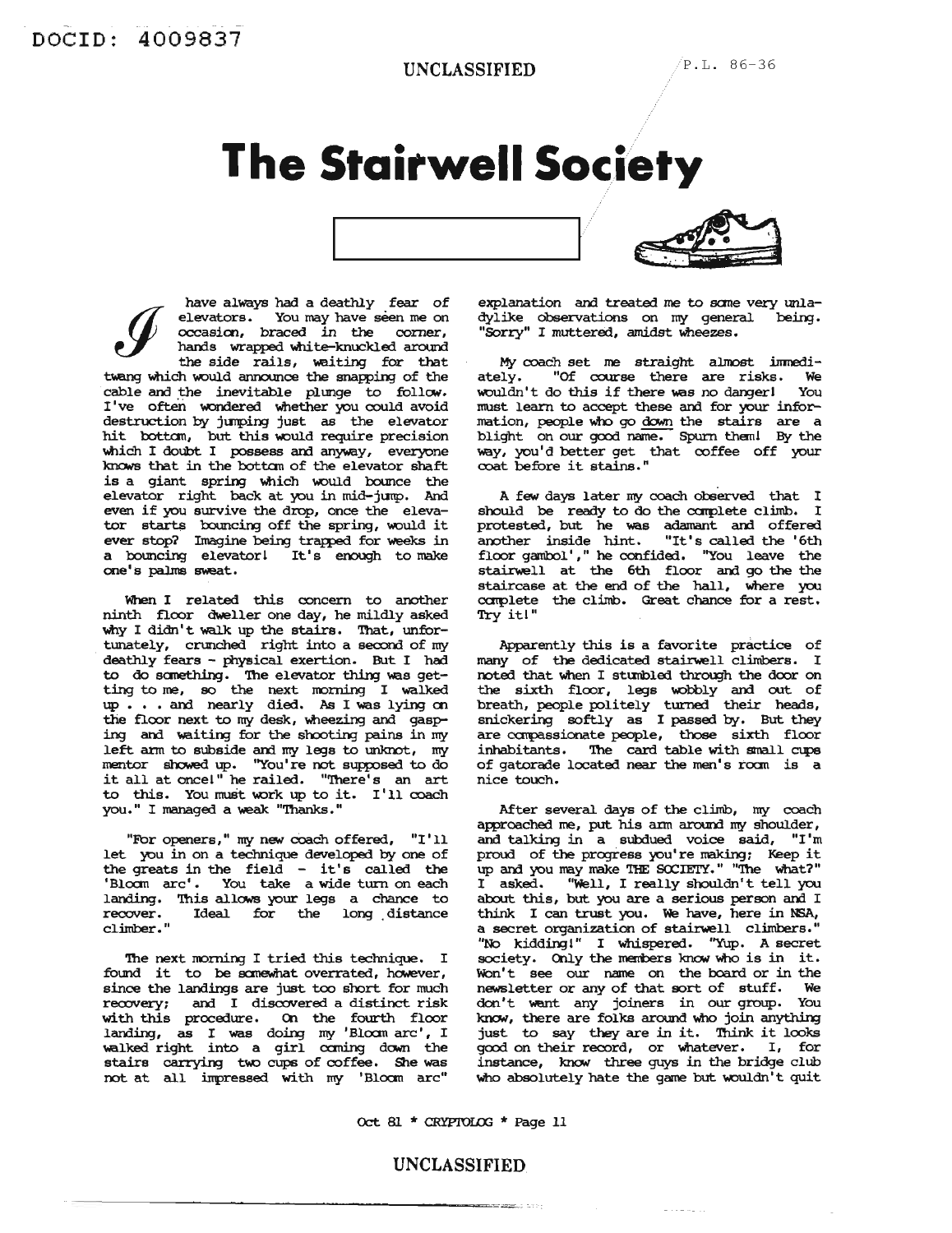for anything. Terrible thing, this status business. We have none of that!"

"Very interesting" I replied, "but what's the sense of being in <sup>a</sup> club if you can't talk about it?" "A society!" my coach hissed. "It's not a club. It's a society! Don't make that mistake again!" "I'm sorry" I responded remorsefully. "Our enjoyment comes from association with each other and the sharing of our stairwell. And once each year we even have an outing - just society members. No family or friends with beer and buckets of fried chicken, or any of the tacky stuff. last year we did the Washington monument. Great fun. Even the tradegy of Harry passing away on the three hundred and fortieth step couldn't mar the enjoyment of that climb. This year we are thinking about the Empire State building, although they are giving us fits. Seems like they make money on their elevators and they hate to pass up potential revenue, but they don't know what to charge for the stairs. No matter, there are other giants for us to assail. Think of it - The Eiffel Tower  $\ldots$ ." His eyes glazed over and his voice broke. "Chuld I join?" I asked naively. "Absolutely not!" He had his composure back. "We'll have no joiners. I told you that. The elders review all potential members. Only they can choose. When your time comes, you'll know.<br>But never, NEVER ask." "Gotcha." I responded, overwhelmed by the enormity of it all.

"You've got to learn to climb with pain" my coach offered a few weeks later, when I men-<br>tioned that mv knees were bulging. "Leg tioned that my knees were bulging. cramps are common in this business and must be ignored. Likewise for arm pains. We do<br>recommend, however, that if you experience massive chest pains, you stop for awhile. There are climber aid stations on the oddnunbered floors for emergencies, but a dedicated climber scorns such embellishments. In fact, one of the past greats was stricken early in his climb, but he made it to the ninth floor before collapsing. A heroic effort. Really fantastic. We are thinking of effort. Really familiarity. We are chinking of<br>giving an annual award in his memory." "Gosh," I uttered, "What gutsI "

"And there is the matter of dress," my And there is the matter of dress, my<br>coach continued. "You need climbing shoes if you are really serious about this. And loose clothing. Need to let the body move freely for mapmum effort." I took this to heart, got sane double-soled tennis shoes, and barrowed a suit from my neighbor, who is three sizes larger than <sup>I</sup> am. The climb went all right the next day, but I got awfully tired of the caustic ccmnents about my attire, so I opted against "prcper dress," even if it is part of the program.

"You might be interested to know that the

seniors in<br>Society," my in the Stairwell<br>seniors in the Stairwell<br>Society," my coach offered one<br>day, "are able to take the stairs day, "are able to take the stairs<br>two at a time." "I'll never  $\mathbb{V}$ achieve executive status," I replied. "Don't despair," my coach responded. "Some of those people have spent years training to achieve their status. You're still a novice. Give it time. Dedicated people, the Stairwell executives. There is even a story," he confided, as he moved closer and lowered his voice, "of one person in this building who can take the stairs 'IHREE at <sup>a</sup> time, and do the whole climb holding his breathl" "Fantastic" I replied, with true awe. "Who is he?" "Don't know. Don't even know anyone who has seen him. It's very tightly held." ''W::MI'' <sup>I</sup> responded, feeling very 'in'.

One day I approached my coach with what I felt was a very significant observation. "Did you know," I asked, "that there are two less stairs per flight in the end well than in the center?" ''Yeah,'' my coach replied, ""it's well known within the society. True climbers avoid the end staircase at all costs. World class is the center well." "But does that mean that the building sags?" I asked incredulously. "Of course. That is the end of the building which supports the Director's office. Heavy decisions and all that." "I understand fully," I replied sagely.

I am now a devoted climber. I shun the elevators, avoid the back stairwell, am a master of the 'Bloom arc', have overcome the 6th floor gambol, and look with scorn on those who go down the stairs. My coach thinks I may be welccmed into the society in the near future and he talks with pride about his contributions to my advancement. One would never have expected that a simple fear could lead to a whole new way of life. And the other day. a most amazing thing happened. As I was climbing, I heard a Whoosing noise behind me, and When I turned to look, a figure passed me taking the stairs three at <sup>a</sup> time. <sup>I</sup> could not identify him, but his face was very red and it's possible, just possible, that he was holding his breath!



Oct 81 \* CRYPTOLOG \* Page 12

#### UNCLASSIFIED